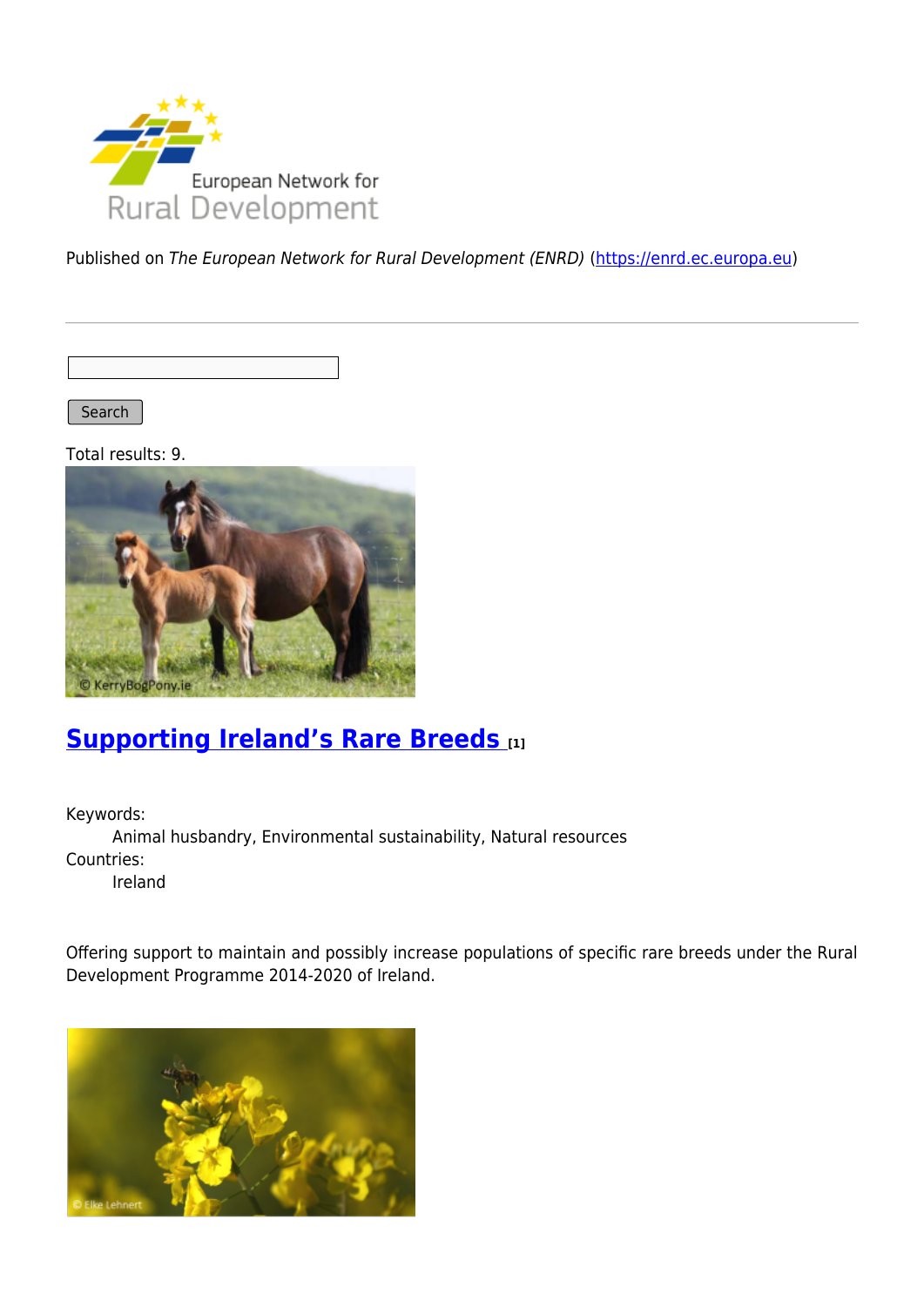# **[FAKT - Results-based agri-environment scheme for](https://enrd.ec.europa.eu/projects-practice/fakt-results-based-agri-environment-scheme-permanent-grasslands_en) [permanent grasslands](https://enrd.ec.europa.eu/projects-practice/fakt-results-based-agri-environment-scheme-permanent-grasslands_en) [2]**

Keywords: Agriculture, Biodiversity, Environmental sustainability Countries: Germany

A results-based agri-environment scheme (AES) for permanent grasslands in Baden-Württemberg.



# **[Nature conservation in the Austrian Rural Development](https://enrd.ec.europa.eu/projects-practice/nature-conservation-austrian-rural-development-programme_en) [Programme](https://enrd.ec.europa.eu/projects-practice/nature-conservation-austrian-rural-development-programme_en) [3]**

Keywords: Agriculture, Biodiversity, Environmental protection, Nature conservation Countries:

Austria

Operation M10.1.19 focuses on result-oriented and focused Rural Development Programme (RDP) interventions to stabilise endangered habitats, species and plants and thus reverse the decline of biodiversity in Austria's agricultural regions.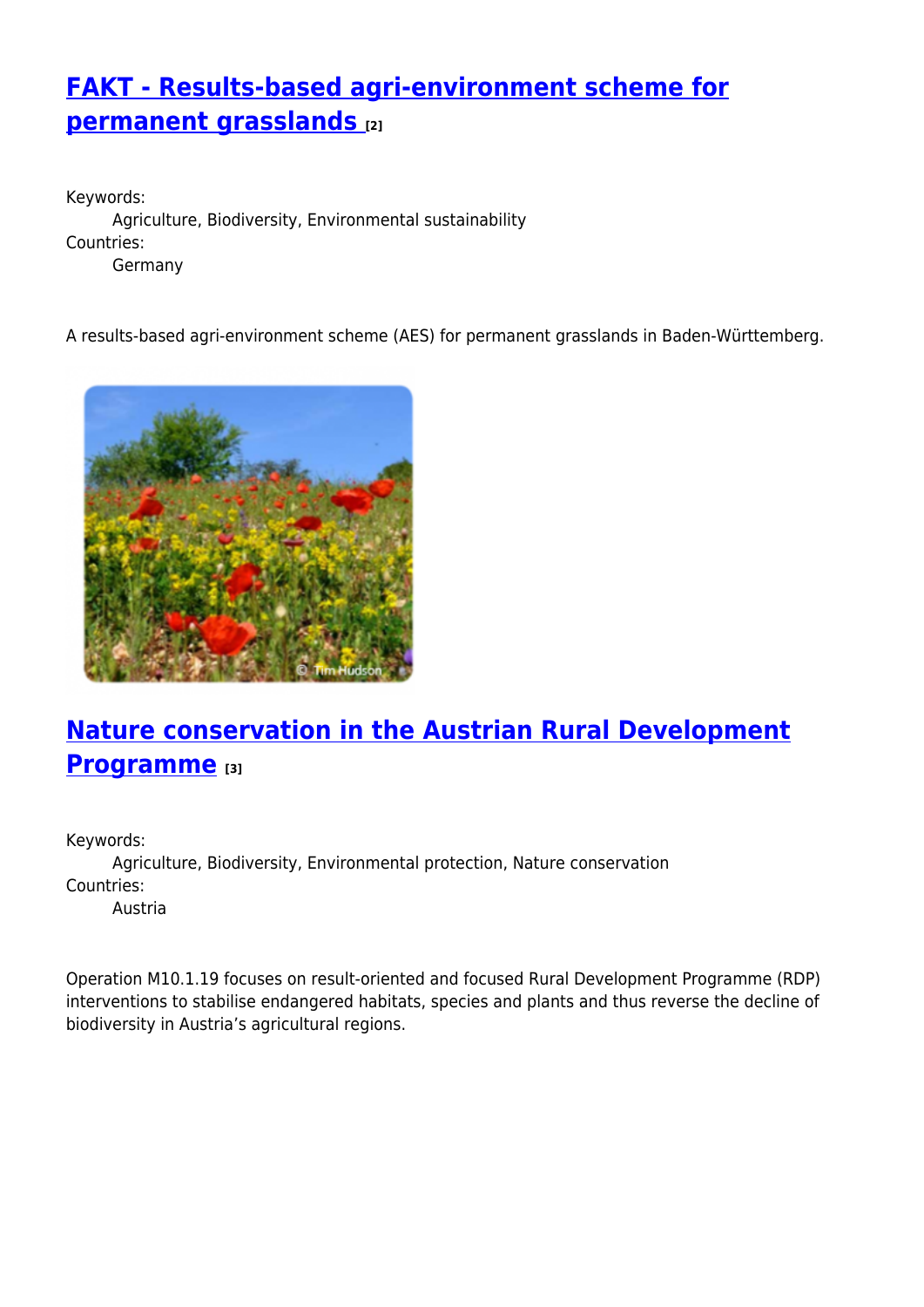

## **[Biodiversity-flower strips in Austria](https://enrd.ec.europa.eu/projects-practice/biodiversity-flower-strips-austria_en) [4]**

Keywords:

Agriculture, Biodiversity, Environmental protection, Sustainability Countries:

Austria

Supporting this environmentally sound and biodiversity-promoting management action is one of the most successful operations of the Austrian Agri-Environmental-Climate Scheme.



# **[Kowalski Farm - Agri-environment-climate support for](https://enrd.ec.europa.eu/projects-practice/kowalski-farm-agri-environment-climate-support-sustainable-agriculture_en) [sustainable agriculture](https://enrd.ec.europa.eu/projects-practice/kowalski-farm-agri-environment-climate-support-sustainable-agriculture_en) [5]**

Keywords:

Agriculture, Competitiveness, Environmental protection, Environmental sustainability, Rural Inspiration Awards: nominees, Sustainability

Countries:

Poland

Using RDP support to implement a sustainable model of agriculture that combines the production of high quality products and environmental protection. Winning initiative of the 2019 Rural Inspiration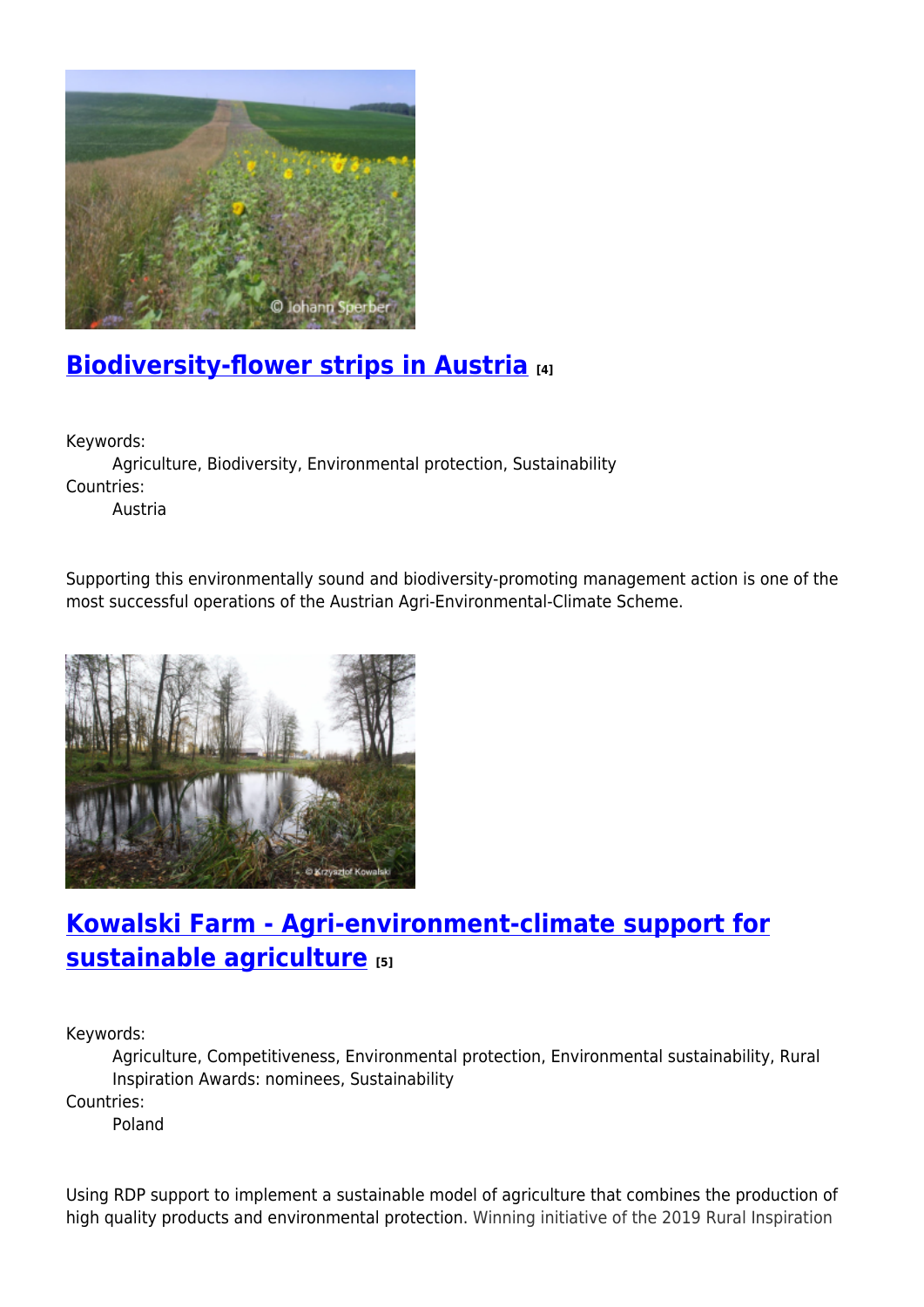Awards in the 'Environment & Climate Action' category.



## **[Golashane Farm Nature Reserve](https://enrd.ec.europa.eu/projects-practice/golashane-farm-nature-reserve_en) [6]**

Keywords:

Biodiversity, Environmental protection, Nature conservation, Rural Inspiration Awards: nominees, Sustainability, Women Countries:

Ireland

Using RDP support to turn a farm into a nature reserve; contributing to tackling biodiversity loss.



### **[Improving soil quality by using sustainable practices](https://enrd.ec.europa.eu/projects-practice/improving-soil-quality-using-sustainable-practices_en) [7]**

Keywords:

Agriculture, Biodiversity, Environmental sustainability, Renewable energy Countries:

Italy

A family farm invested in a biogas plant to produce renewable energy while also purchasing a new tomato harvester to improve the farm's overall income.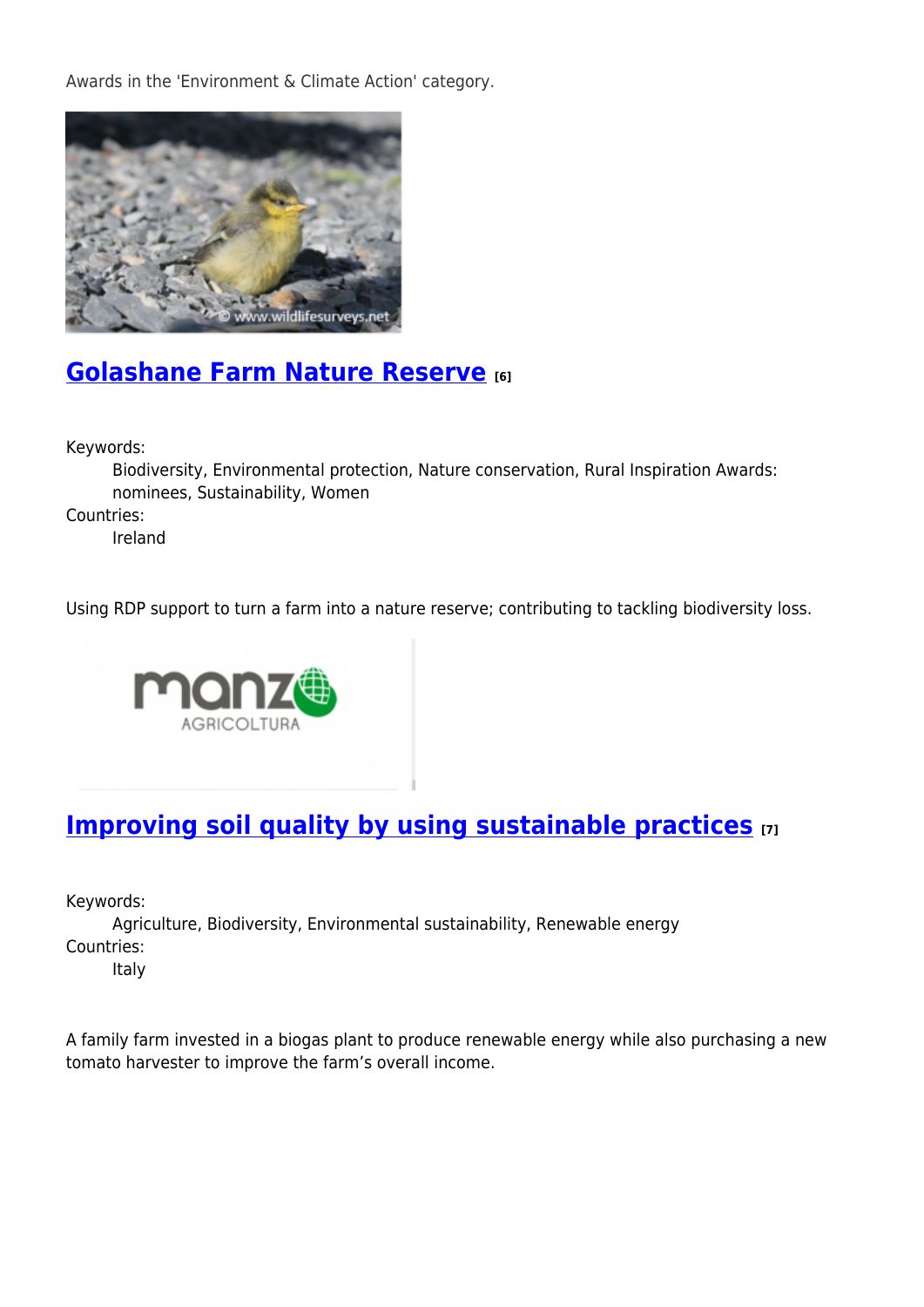

## **[BiodiverSO – rediscovering agricultural biodiversity](https://enrd.ec.europa.eu/projects-practice/biodiverso-rediscovering-agricultural-biodiversity_en) [8]**

Keywords:

Agriculture, Biodiversity, Environmental sustainability, Market development Countries:

Italy

Protecting and promoting traditional vegetables can lead to increased incomes for farmers and environmental benefits for society.



# **[FAKT - Catch crops for agriculture and horticulture](https://enrd.ec.europa.eu/projects-practice/fakt-catch-crops-agriculture-and-horticulture_en) [9]**

Keywords:

Agriculture, Environmental protection, Nature conservation, RDPs Countries:

Germany

Catch crops supported by the AEC measure in Baden-Württemberg play a key role in reducing the nitrate level in the region.

#### **Source URL:**

https://enrd.ec.europa.eu/projects-practice/\_en?project\_keywords\_filter=19753&amp%3Bamp%3Bproject\_country=All &amp%3Bamp%3Bfield\_enrd\_prj\_measure\_tid=All&amp%3Bamp%3Bfield\_enrd\_prj\_focus\_area\_tid=All&amp%3Bamp %3Bf%5B0%5D=im\_field\_enrd\_prj\_keywords%3A20461&amp%3Bf%5B0%5D=im\_field\_enrd\_prj\_keywords%3A19726& f%5B0%5D=im\_field\_enrd\_prj\_keywords%3A19760&f%5B1%5D=im\_field\_enrd\_prj\_keywords%3A19725&f%5B2%5D= sm\_enrd\_eu\_countries%3APoland&f%5B3%5D=im\_field\_enrd\_prj\_keywords%3A20674&f%5B4%5D=im\_field\_enrd\_prj